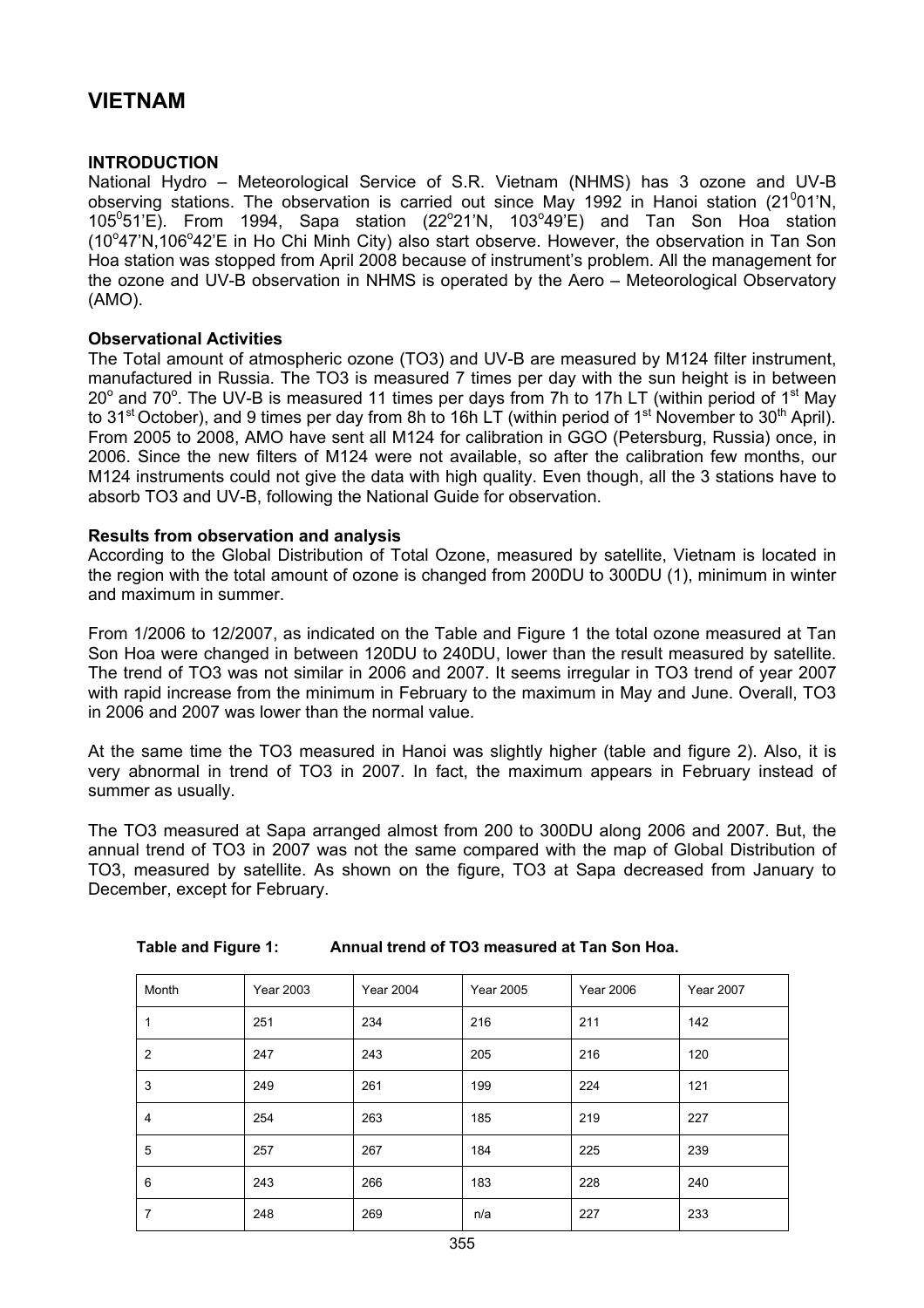| 8  | 260 | 263 | n/a | 226 | 228 |
|----|-----|-----|-----|-----|-----|
| 9  | 273 | 260 | n/a | 226 | 229 |
| 10 | 267 | 256 | n/a | 201 | 221 |
| 11 | 238 | 229 | n/a | 187 | 208 |
| 12 | 241 | 225 | n/a | 144 | 197 |



| Table and Figure 2: |  |  |
|---------------------|--|--|
|---------------------|--|--|

Annual trend of TO3 measured at Hanoi.

| Month          | Year 2003 | <b>Year 2004</b> | Year 2005 | <b>Year 2006</b> | <b>Year 2007</b> |
|----------------|-----------|------------------|-----------|------------------|------------------|
| 1              | 288       | 373              | 274       | 281              | 350              |
| $\overline{2}$ | 290       | 390              | 284       | 296              | 394              |
| 3              | 322       | 439              | 310       | 338              | 292              |
| 4              | 360       | 424              | 310       | 340              | 312              |
| 5              | 385       | 454              | 308       | 344              | 291              |
| 6              | 417       | 478              | 291       | 342              | 283              |
| $\overline{7}$ | 422       | 376              | 311       | 349              | 284              |
| 8              | 377       | 365              | 305       | 344              | 292              |
| 9              | 450       | 314              | 310       | 365              | 285              |
| 10             | 431       | 297              | 316       | 365              | 281              |
| 11             | 431       | 257              | 273       | 367              | 276              |
| 12             | 412       | 267              | 280       | 356              | 265              |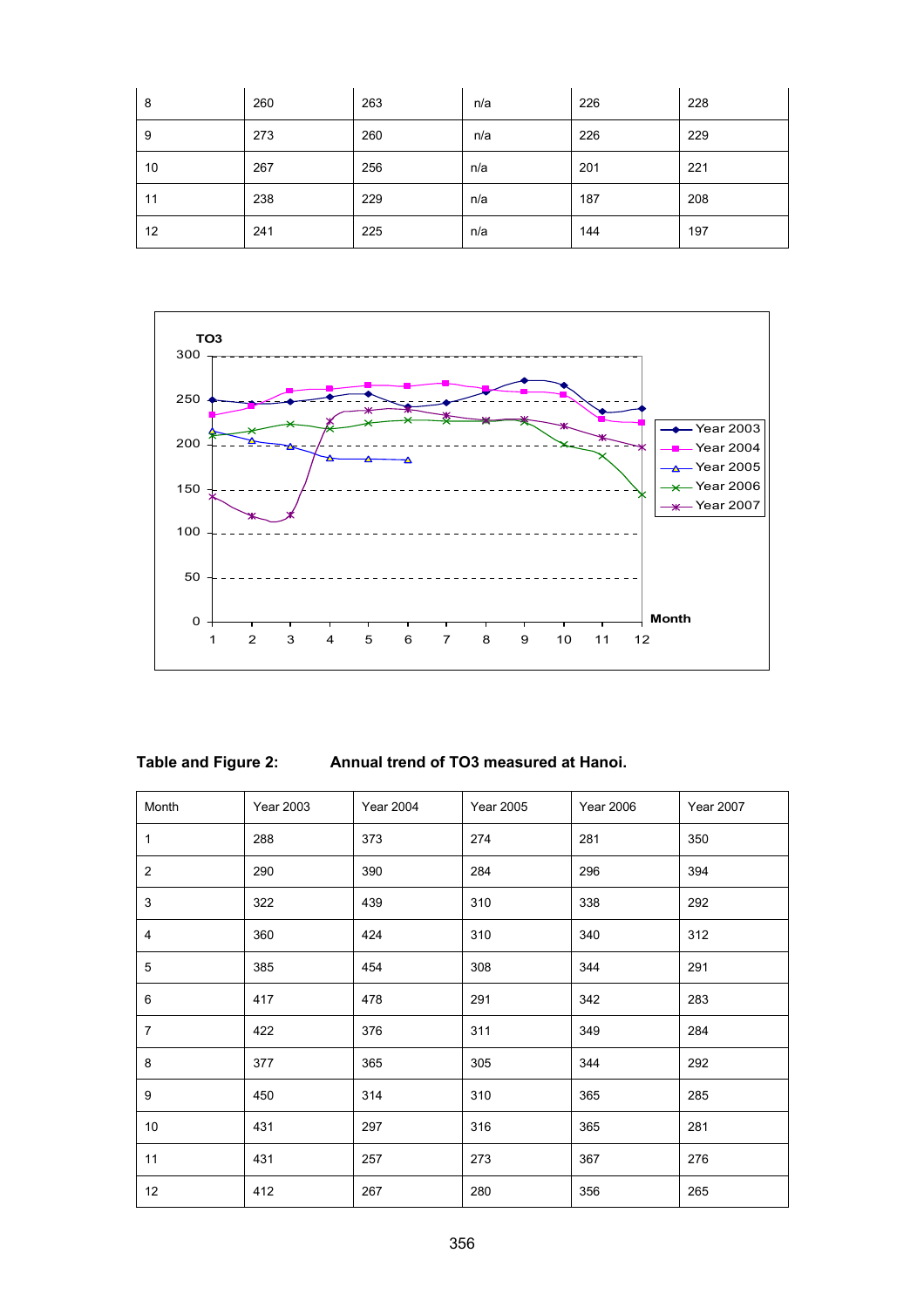

**Table and Figure 3: Annual trend of TO3 measured at Sapa.** 

| Month          | <b>Year 2003</b> | Year 2004 | Year 2005 | <b>Year 2006</b> | <b>Year 2007</b> |
|----------------|------------------|-----------|-----------|------------------|------------------|
| 1              | 291              | 382       | 274       | 241              | 286              |
| 2              | 313              | 370       | 257       | 250              | 308              |
| 3              | 342              | 425       | 263       | 283              | 318              |
| 4              | 377              | 452       | 301       | 292              | 261              |
| 5              | 354              | 444       | 292       | 303              | 250              |
| 6              | 352              | 390       | 279       | 298              | 248              |
| $\overline{7}$ | 352              | 459       | 283       | 311              | 239              |
| 8              | 353              | 436       | 277       | 309              | 259              |
| 9              | 365              | 419       | 276       | 312              | 262              |
| 10             | 335              | 460       | 267       | 289              | 256              |
| 11             | 373              | 454       | 246       | 294              | 251              |
| 12             | 330              | 538       | 243       | 288              | 238              |